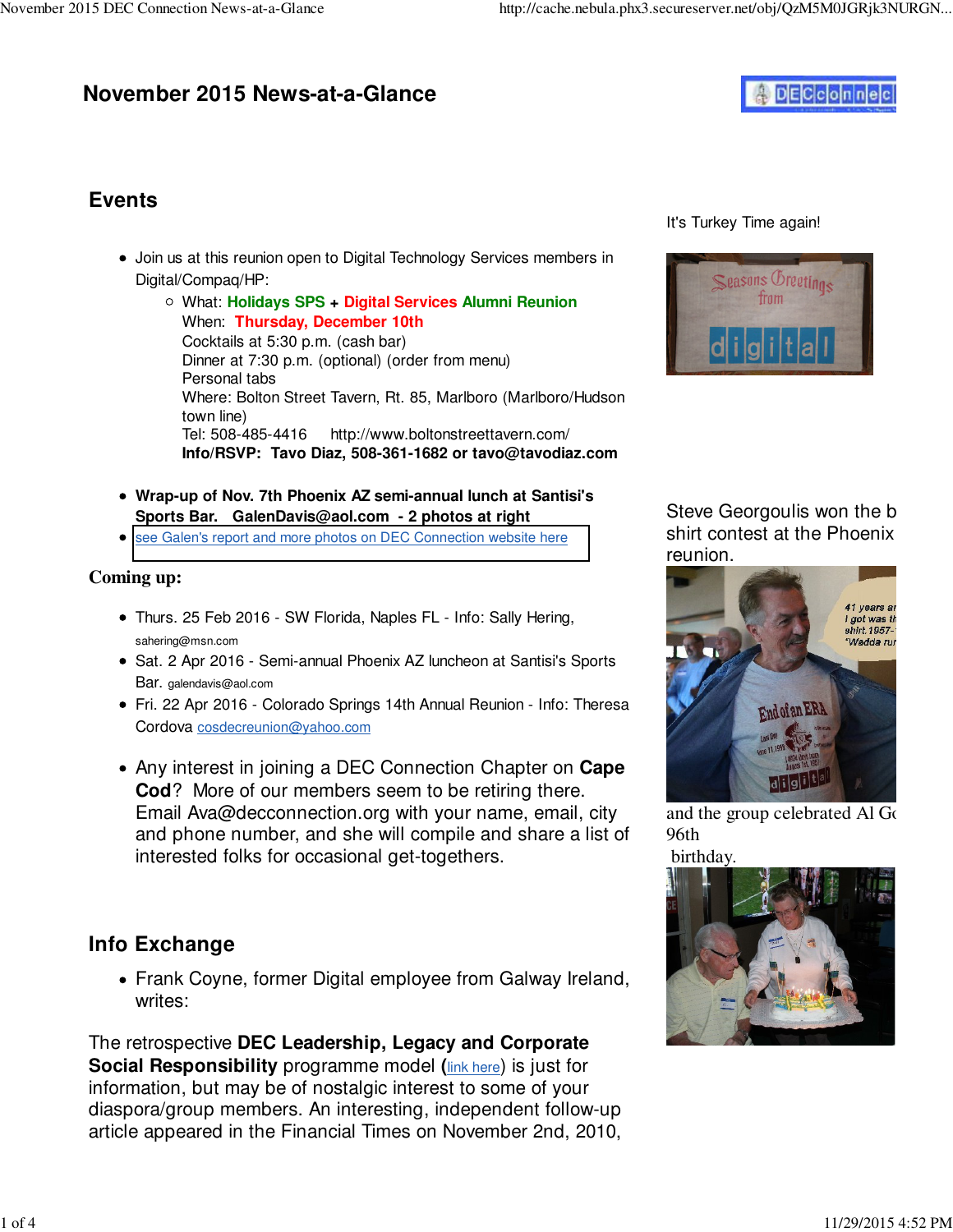titled: **Case Study:** Seventeen years after the Digital closure, new doors open in Galway, which your group members might also find interesting. Francis Coyne, Executive Education and Training Consultants Tel: + (353)‐1‐288 5628 ‐ Mobile: (087) 254 2634 <http://www.frank-coyne.com>

-------------------------------

#### **A Question from Joel Ryan, a former DECUS member**

First, I grew up using DEC equipment in college and at work. Member of DECUS. Many great memories. I am trying to locate a Science and Technology newsletter that was emailed in the early 90's and written by a former DEC employee. Any clues in locating it would be greatly appreciated. You can reach Joel at: [joelryan451@gmail.com](mailto:joelryan451@gmail.com)

--------------------------------

### **DEC Connection Member News**

Welcome to renewing and new members: **Pamela Berg (MA), Gail Blizard (MA), Luiz Camargo (Puerto Rico), Bob Figuerido (MA), Rose Ann Giordano (MA), Florence Goureghian (MA), Ed LoTurco (MA), Bob Nickerson (MA), Pat Otenti (MA) and Pat Pasquale (MA).**

**Membership Renewal Procedure:** Click this link to see if your membership is current in our Member Service Center and pay online with a credit card. If you have paid dues since 2010 you will be there - use the email address we have on file - no leading or trailing spaces - email [ava@decconnection.org fo](mailto:ava@decconnection.org)r help.

- You can also join us (or renew) at [www.decconnection.org/join-online.htm](http://www.decconnection.org/join-online.htm)
- You can also send a check to The DEC Connection, c/o Bob Moore, 28 Fernglade Rd., Burlington MA 01803. \$10 for 1 year, \$25 for 3 years.
- If you prefer to use your PayPal account directly (not via our website), use our payment address: [registrations@decconnection.org - d](mailto:registrations@decconnection.org)o NOT use any Board member's personal email address.

**Staying on our email list:** Our newsletter contact manager removes names if the recipient mail server sends a rejection notice. If you haven't received DEC Connection's News-at-a-Glance in a while, or you changed your email address, re-register for our free e-news at: <http://www.decconnection.org/mail.htm>

### **DEC Connection Member NewsBytes**: send yours to:

[ava@decconnection.org](mailto:ava@decconnection.org). See our NewsByte archive page.

• Need some news! Send it in folks! :)

### **Sad News Department**

Sadly, we have some deaths of former Digital employees to report: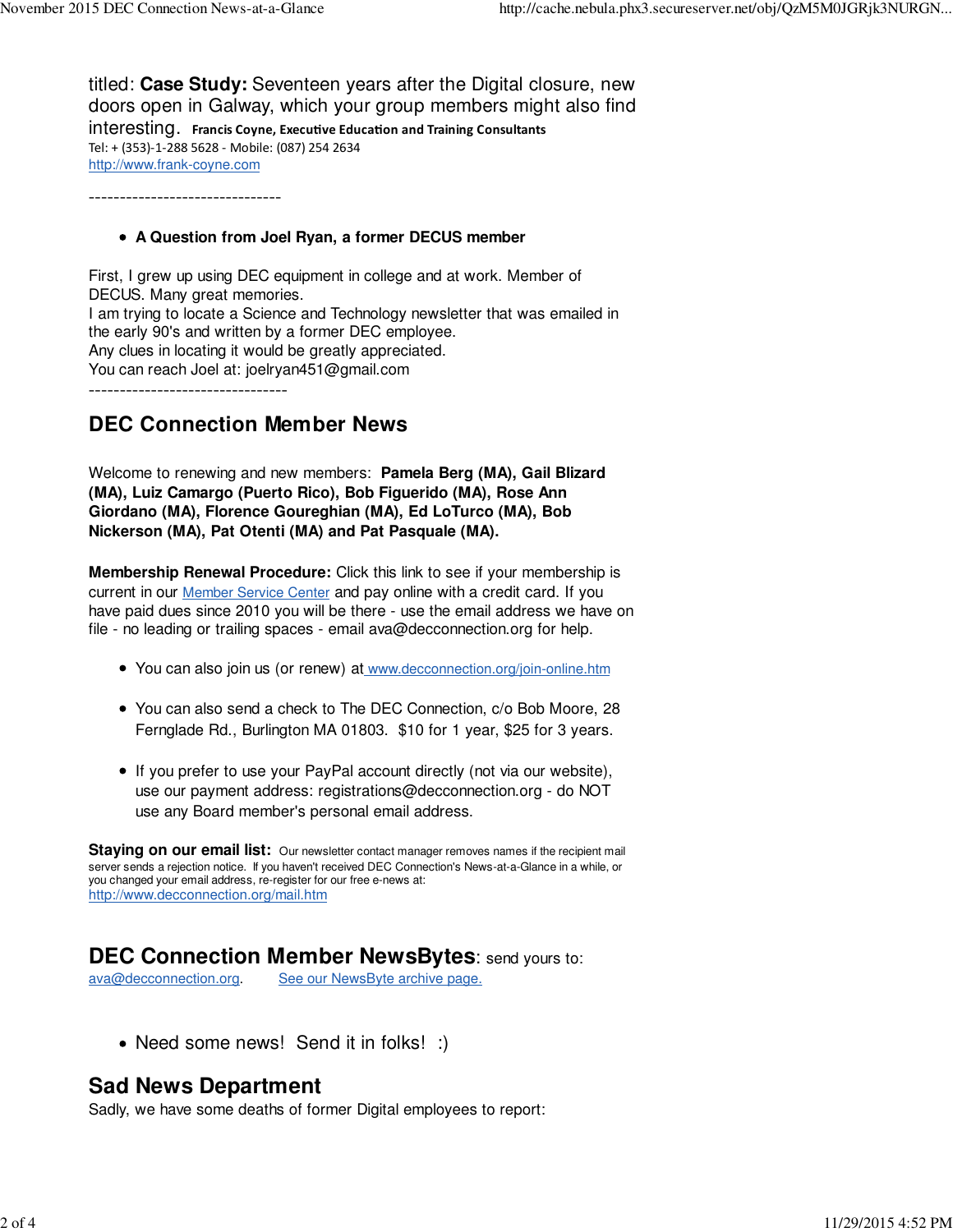- Dick (Richard Edward) Flutie, 76, Natick MA, 18 November 2015, retired engineer and father of football star Doug Flutie
- Ann (Smithson) Jenkins, 69, Westford MA, 7 October 2015, who was Ken's exec admin for many years
- Details are on our [Memorial Page](http://www.decconnection.org/memorials.htm).

## **Website Updates**

- **Where to Donate your Digital Equipment gear**
- US - **Medicare webinar presentations and Q-and-A** now online: Medicare is much more complex than one would think... and there can be some expensive surprises. The presentations and Q-and-A from the HPAA Medicare webinar are now online. Both speakers are very experienced, succinct, and practical.

**<http://www.hpalumni.org/medicare>**

- Part 1 -- Medicare Explained -- with Heads Up Warnings, by non-profit health insurance counselor Connie Corrales.

- Part 2 -- Medicare for HP Retirees, by Aon Retiree Health Exchange analyst David Rew.
- Part 3 -- Q and A. Again thanks to Curt Gowan for this valuable advice.
- A handy list of health-related resources for "near-seniors" is on our Links page.
- If you know someone who has been offered the HP 2014 U.S. Phased Retirement Program, please send them this link: <http://www.hpalumni.org/PRP> This independent site has advice and reference info from HP alumni who have gone through previous retirement/layoff cycles. We also have an email list for updated info and moderated discussions. Thanks to Curt Gowan for this info.
- Know someone who is leaving HP? Please pass the word to anyone leaving HP to use the HP Alumni Association's "ASAP Checklist" immediately. It has advice and mutual help -- developed by HPAA members -- on the many things you have to do before you lose access to HP's internal systems. Thanks to Curt Gowan for this posting. Go to <http://www.hpalumni.org/asap> (HPAA

membership not required.)

The PBS video of the documentary about Ken and the history of DEC, Digital\_Man/Digital\_World, is available online (\$25+s/h) from the PBS store: <http://www.shoppbs.org/product> /index.jsp?productId=13315614

It's a wonderful hour-long nostalgia trip. Enjoy! For those who prefer to watch the free version on their computers, the URL is: [http://video.wfyi.org/video/2282149336/](http://video.wfyi.org/video/2282149336)

- Use your **MEMBER SERVICE CENTER**! Use the gold Member Login button if you have paid dues since 2010. There are queries to find members in your area, and forms to submit to update your profile, send your news, DEC stories, and business listings for our public online yellow pages. You can check your dues status and renew your membership online. You can email a small photo for your profile, access or request membership in our LinkedIn Group, and send info for articles such as Featured Entrepreneur.
- **DEC Stories submitted by our members and readers We are still collecting your unusual,** humorous or just favorite DEC stories. Email them to [webmaster@decconnection.org](mailto:webmaster@decconnection.org). They should be one page or less and be entertaining to our members. Click on this link.
- Featured Member Entrepreneur Email webmaster with details 2-3 paragraphs about your business and your photo.
- If you are a member you are entitled to join our Linked In DECconnection Group. Request from within LinkedIn to be added or email webmaster.





Ann Jenkins